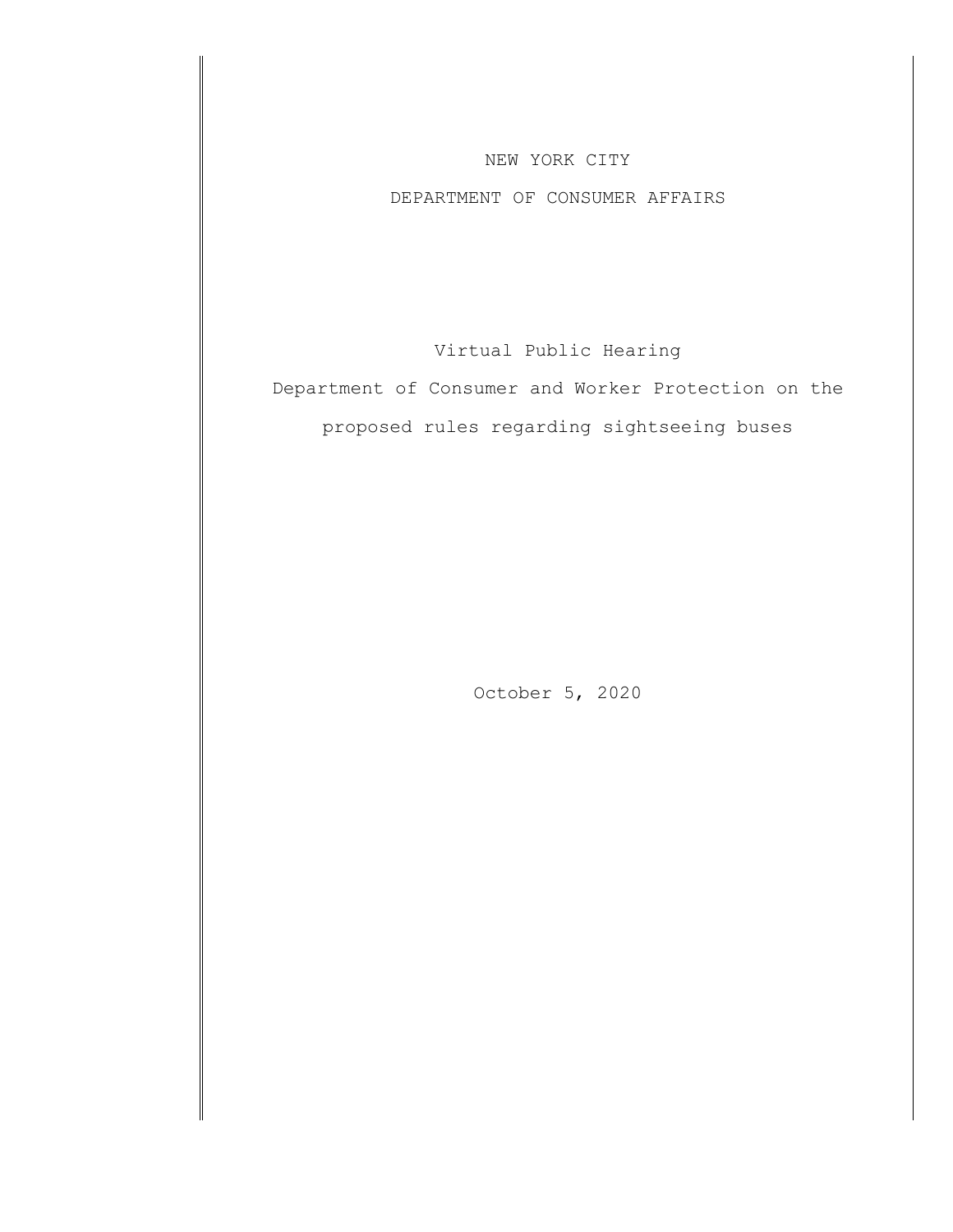INDEX

Charles Nolen 4 General Manager Big Bus Tours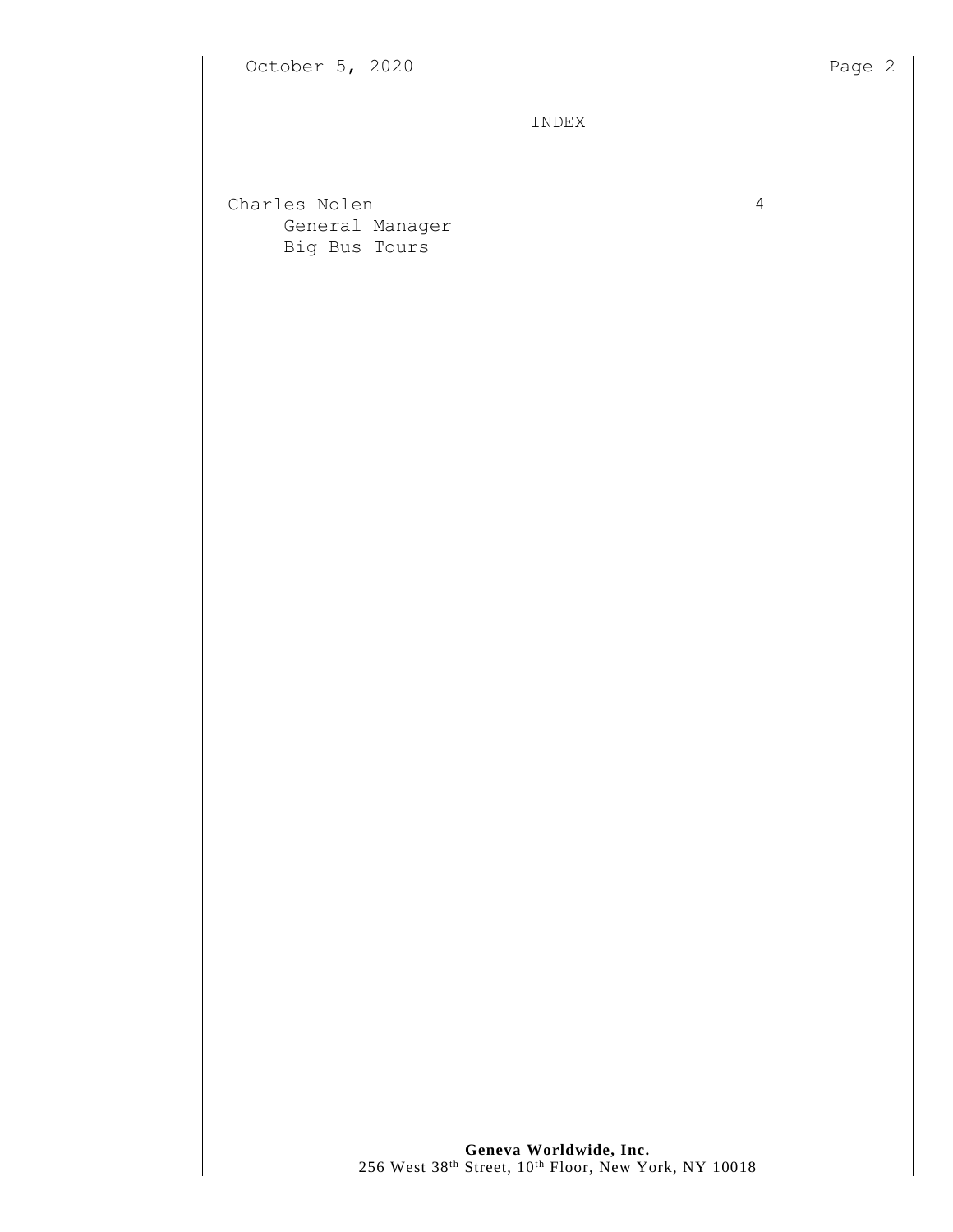| $\mathbf{1}$    | MR. ALBERTO ROLDAN: Good morning, my name             |
|-----------------|-------------------------------------------------------|
| 2               | is Alberto Roldan. I have been designated as the      |
| 3               | hearing officer for the public hearing of the         |
| 4               | Department of Consumer and Worker Protection on the   |
| 5               | proposed rules regarding sightseeing buses. This      |
| $6\,$           | hearing is being held by teleconference call. It is   |
| $7\phantom{.0}$ | now 10:05 a.m. on Monday, October 5, 2020 and I am    |
| 8               | hereby convening the public hearing on this proposed  |
| $\mathsf 9$     | rule.                                                 |
| 10              | The proposed rule was published in the City           |
| 11              | Record on September 4, 2020. The published notice and |
| 12              | rules are available online on the New York City Rules |
| 13              | website and the department's website. The department  |
| 14              | has proposed these rules pursuant to the authority    |
| 15              | vested in the Commissioner of the Department of       |
| 16              | Consumer and Worker Protection via Sections 1043,     |
| 17              | 2203-F of the New York City Charter and Section 20-   |
| 18              | 104-B and 2384 of the New York City Administrative    |
| 19              | Code.                                                 |
| 20              | This hearing affords the public the                   |
| 21              | opportunity to comment on all aspects of the rules    |
| 22              | that the department has proposed. The department will |
| 23              | carefully review all testimony and written comments   |
| 24              | received at this hearing and will due weight and      |

**consideration** to proposals and recommendations that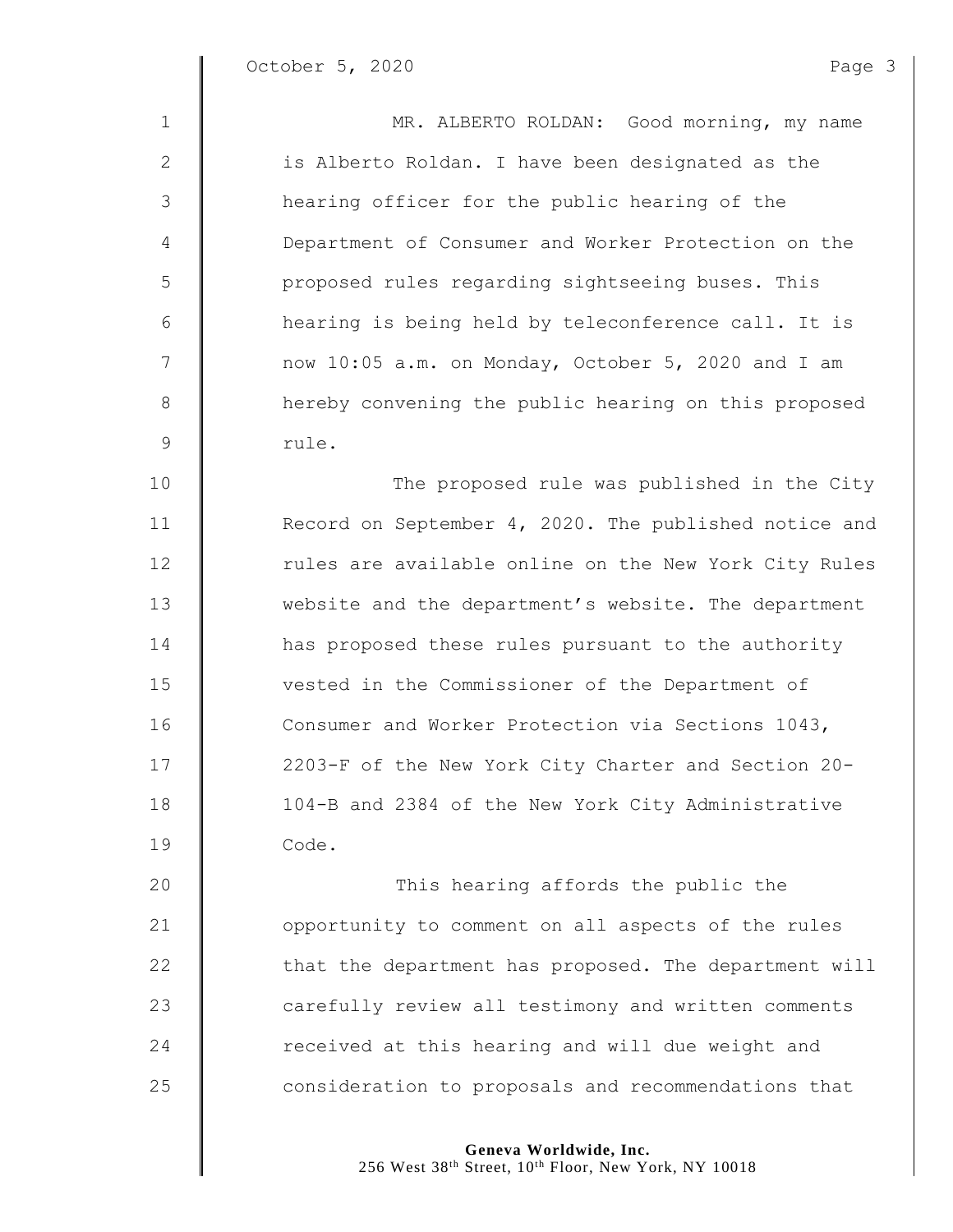$\begin{array}{c} \hline \end{array}$ 

| $\mathbf{1}$   | are submitted for the record at this hearing.          |
|----------------|--------------------------------------------------------|
| 2              | To ensure that everyone seeking to testify             |
| 3              | will have an opportunity to do so, I ask that we all   |
| 4              | follow these ground rules. During the hearing, all     |
| 5              | participants should give due respect and consideration |
| 6              | to the folks offering testimony and to please mute     |
| $\overline{7}$ | their lines if they're not speaking. Each witness will |
| 8              | have a maximum of three minutes to provide oral        |
| 9              | testimony. If your comments take longer than three     |
| 10             | minutes, synthesize your oral testimony and leave a    |
| 11             | written copy for the record.                           |
| 12             | Unlike the limit on the time for oral                  |
| 13             | testimony, there is no limit on the number of pages    |
| 14             | you can submit as written testimony, or as documents   |
| 15             | for the record. The written submission will be made    |
| 16             | part of the public record.                             |
| 17             | Now, before we begin, I'll remind folks to             |
| 18             | mute their lines until called to provide testimony.    |
| 19             | Thank you. I will now call the first witness. Anyone   |
| 20             | here on the line would like to speak?                  |
| 21             | MR. CHARLES NOLEN: Good morning, Charles               |
| 22             | Nolen from Big Bus Tours.                              |
| 23             | MR. ROLDAN: Good morning.                              |
| 24             | MR. NOLEN: I submitted my comments. I thank            |
| 25             | you, I thank the Commission for this introduction. I   |
|                |                                                        |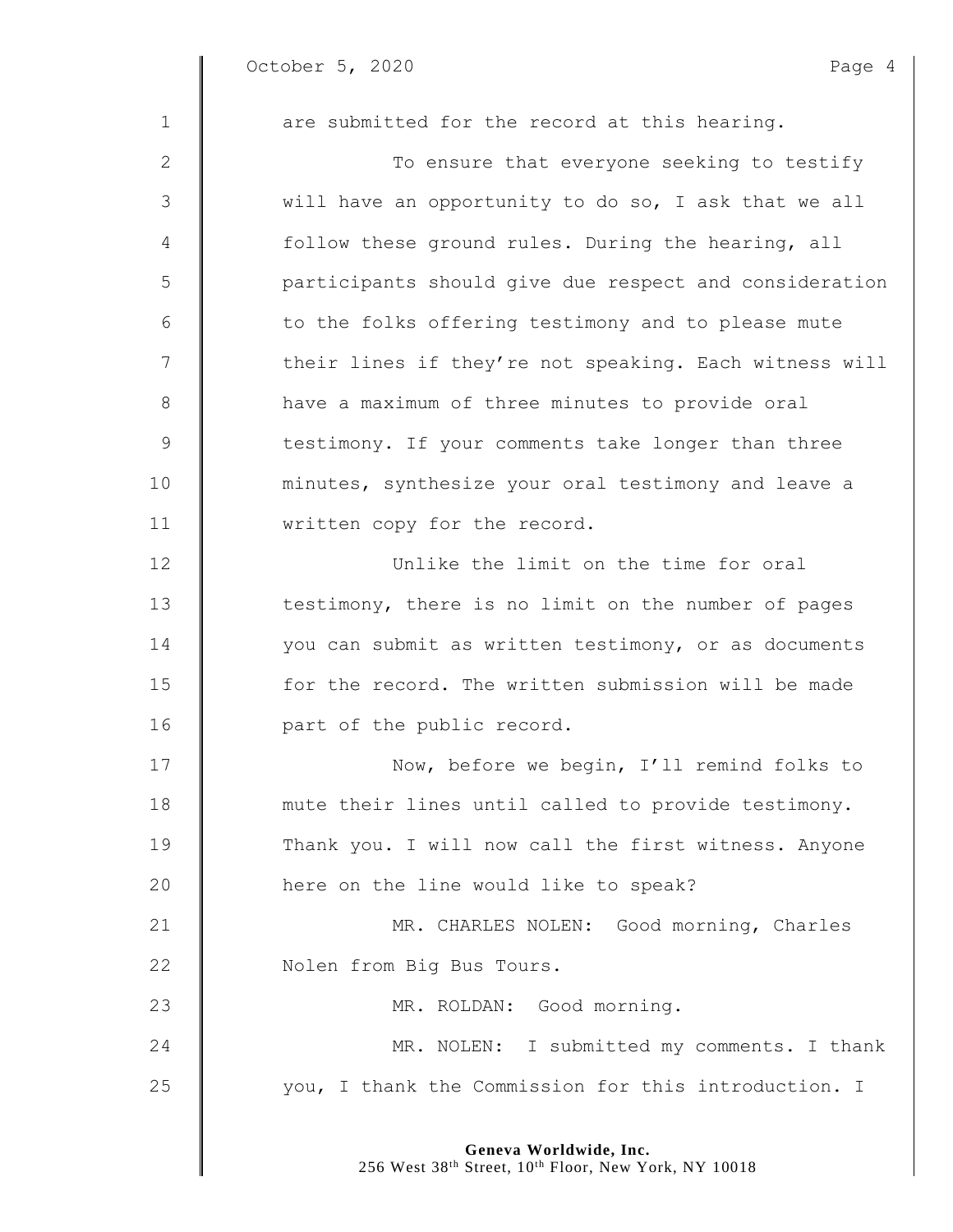October 5, 2020 Page 5

| $\mathbf 1$     | submitted my comments online, so I will briefly just   |
|-----------------|--------------------------------------------------------|
| $\mathbf{2}$    | maybe summarize over this, this, this call. There is   |
| $\mathfrak{Z}$  | some items that will need to be adjusted slightly in   |
| 4               | the writing, some items in regard, with regards to the |
| 5               | driving license, all the, the physical condition of    |
| 6               | the drivers, there is a huge chunk about the, the road |
| $7\phantom{.0}$ | worthiness of [unintelligible] [00:02:47], several,    |
| $8\,$           | several pages really assigned to that section alone.   |
| $\mathsf 9$     | You will see that DOT is not mentioned once in the, in |
| 10              | the DCA introduction, while our vehicles are being     |
| 11              | inspected every six months by, by the state DOT, to    |
| 12              | include the smoke test, undercarriage inspection,      |
| 13              | [unintelligible] [00:03:08] the bus must under lease   |
| 14              | or on the [unintelligible] [00:03:10], it's very       |
| 15              | technical. But, but I want to reassure the DCA that    |
| 16              | all vehicles are currently inspected to my knowledge   |
| 17              | to one of the strongest state inspection schedule, as  |
| 18              | I compared Big Bus Tours of San Francisco, Los Angeles |
| 19              | or other cities like that. New York State is very,     |
| 20              | very strong on the, on the records and the maintenance |
| 21              | of our vehicles.                                       |
| 22              | The last item I wanted to mention is while             |
| 23              | the introduction is proposing to modernize the         |
| 24              | sightseeing rules, there is some big miss and          |
| 25              | [unintelligible] [00:03:44] specifically on the refund |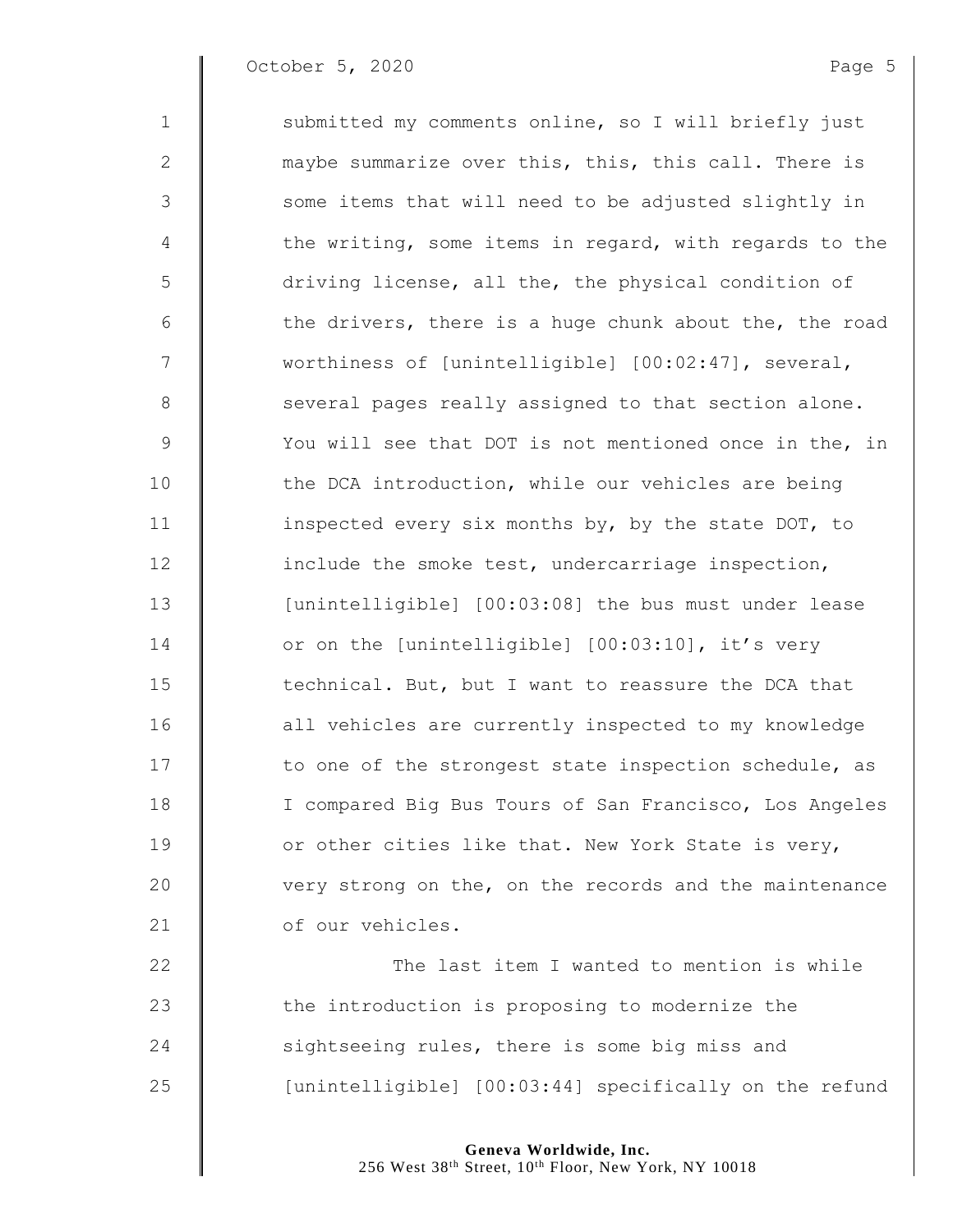October 5, 2020 Page 6

1 | policy. Operators are still [unintelligible] 2 | [00:03:49] to the zero refund policy, which we believe 3 || is absolutely [unintelligible] [00:03:53] to the 4 | consumer. We also believe that some adjustments as far  $5 \parallel$  as the signage and the schedules we operate must be, 6 must be done to reflect the reality of operation. We 7 || operate them very similar to what MTA will do on the 8 | schedule and not on a departing time. 9 | And lastly, the complete absence of, of 10 | penalty or schedule of penalty for an activity that's 11 | absolutely related to the sightseeing industry, which 12 | is the on-street vending licenses regulated by DCA and 13 fully, fully controlled by DCA. Operators are still 14 **decisy** allowed to sell outside of [unintelligible] [00:04:38] 15 **S** station zone, and we do not believe that this is, we 16 **b**elieve that this is actually one of the biggest issue 17 **in the sightseeing markets currently. And we would** 18 **l** like the city to look into it. Thank you. 19 MR. ROLDAN: Thank you. Would anyone else 20 | like to offer testimony? It is now 11:05 a.m. and that 21 **Concludes our hearing.** 22 23 24 25